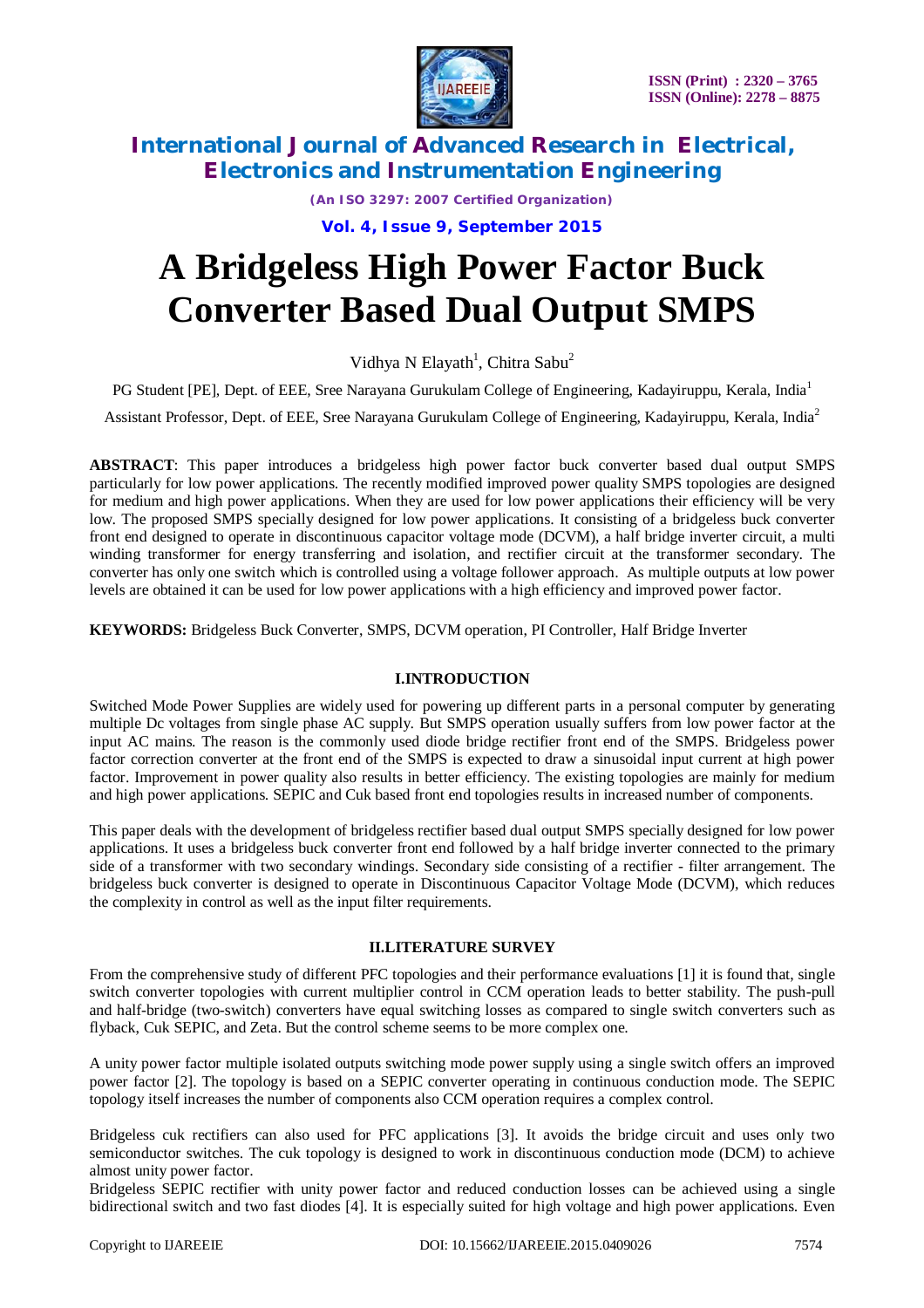

*(An ISO 3297: 2007 Certified Organization)*

### **Vol. 4, Issue 9, September 2015**

though it is bridgeless in nature and simple in control it requires an additional gate drive transformer. Also the SEPIC converter has the disadvantage of discontinuous output current resulting in a relatively high output ripple.

Bridgeless buck converters operating with high power factor will improves the efficiency at low line voltage [5]. The converter operates in both discontinuous current mode and continuous current mode. It reduces the conduction loss by reducing the number of simultaneously conducting components. Due to the discontinuous current mode operation it needs a large input filter circuit. Also the power factor will not be improved as much due to the CCM operation mode. Buck converter operation in DCVM reduces the input filter requirements and results in simple control circuit [6].

#### **III.CIRCUIT DESCRIPTION**

The proposed topology integrates a bridgeless buck converter operating in discontinuous capacitor voltage mode with a dual output switched mode power supply in order to improve the power quality at lower power levels. Fig. 1 shows the basic circuit diagram of the proposed topology.



Fig. 1 Proposed circuit

Ac input is given to a buck converter which is bridgeless in nature. The bridgeless topology consists of two input inductors hence input filtering circuit can be avoided.  $L_1$  and  $L_2$  are supposed to be large enough to have a constant input current through them. The converter circuit consist of only a single power switch which is single quadrant in nature. Hence the switch is connected in series with two diodes  $D_p$  and  $D_n$  which are expected to conduct during positive and negative half cycles respectively. The switch can be controlled by using a DC link voltage follower approach. Care should be taken while selecting the capacitors  $C_1$  and  $C_2$  so that they should be operate in discontinuous operating mode. The constant DC voltage is inverted using a half bridge inverter and fed to the primary of the transformer. At the secondary side, there is a multiple diode rectifier followed by a filter circuit, which makes a pure DC output.

#### **IV.PRINCIPLE OF OPERATION**

**Bridgeless Buck converter:** The circuit operation of the bridgeless buck converter can be divided into three distinct topological stages. The analysis assumes the converter operates at a steady-state condition in addition to the following assumptions.

- The input is purely sinusoidal.
- $L_1$  and  $L_2$  are large enough such that the current through them can be assumed constant over a switching cycle.
- $C_0$  is large enough so that converter output voltage is assumed to be constant.
- $C_1$  and  $C_2$  should not be too large to ensure DCVM operation.

During the positive half cycle,  $L_1-C_1-D_1-Q-L_0-D_0$  is active through diode  $D_n$ , which connects the input ac source to the output ground. During the negative half-line cycle,  $L_2-C_2-D_2-Q-L_0-D_0$  is active through diode  $D_n$ , which connects the input ac source to the output ground.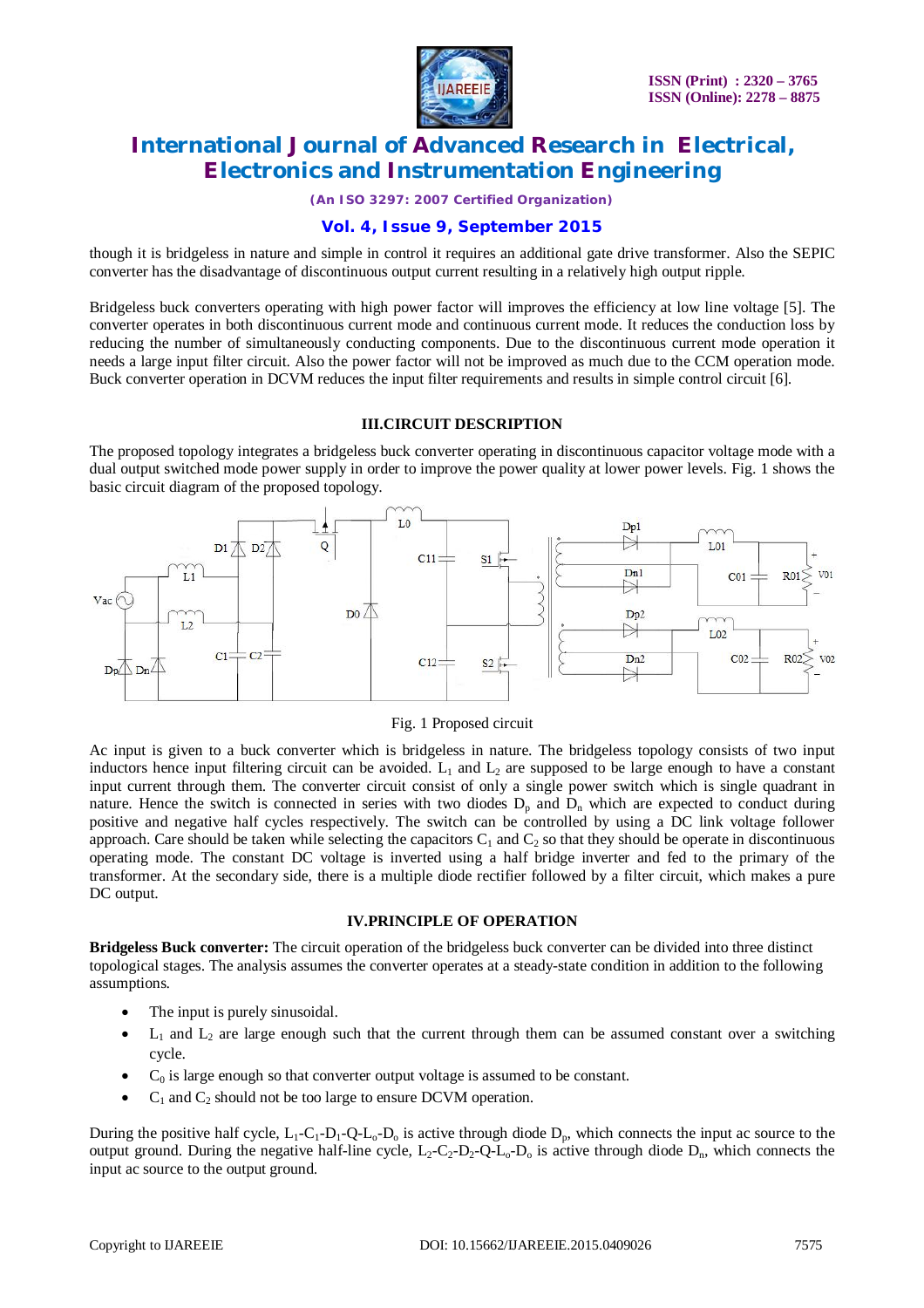

*(An ISO 3297: 2007 Certified Organization)*

#### **Vol. 4, Issue 9, September 2015**



Mode  $1(0 \le t \le D_1T_s)$ : In this mode converter switch Q is turned on. Input capacitor  $c_1$  is discharging from its maximum voltage  $V_{cm}$ . Output inductor current will be equal to the switch current. Voltage across the capacitor  $C_1$  keeps the freewheeling diode reverse biased. This mode ends when the capacitor discharges completely.



Fig. 3 Converter Mode 1 Operation

Mode 2 ( $D_1T_s \le t \le DT_s$ ): Switch Q is still conducting. The switch current will be equal to the input inductor current. Capacitor  $C_1$  stays completely discharged. Freewheeling diode become forward biased and starts conducting. This stage ends by the removal of switch gating pulse.



Fig. 4 Converter Mode 2 Operation

Mode 3 ( $DT_s \le t \le T_s$ ): During this interval switch Q is off. Input capacitor  $C_1$  starts charging through the input Inductor from zero to its maximum voltage  $V_{cm}$ . Freewheeling diode is still conducting.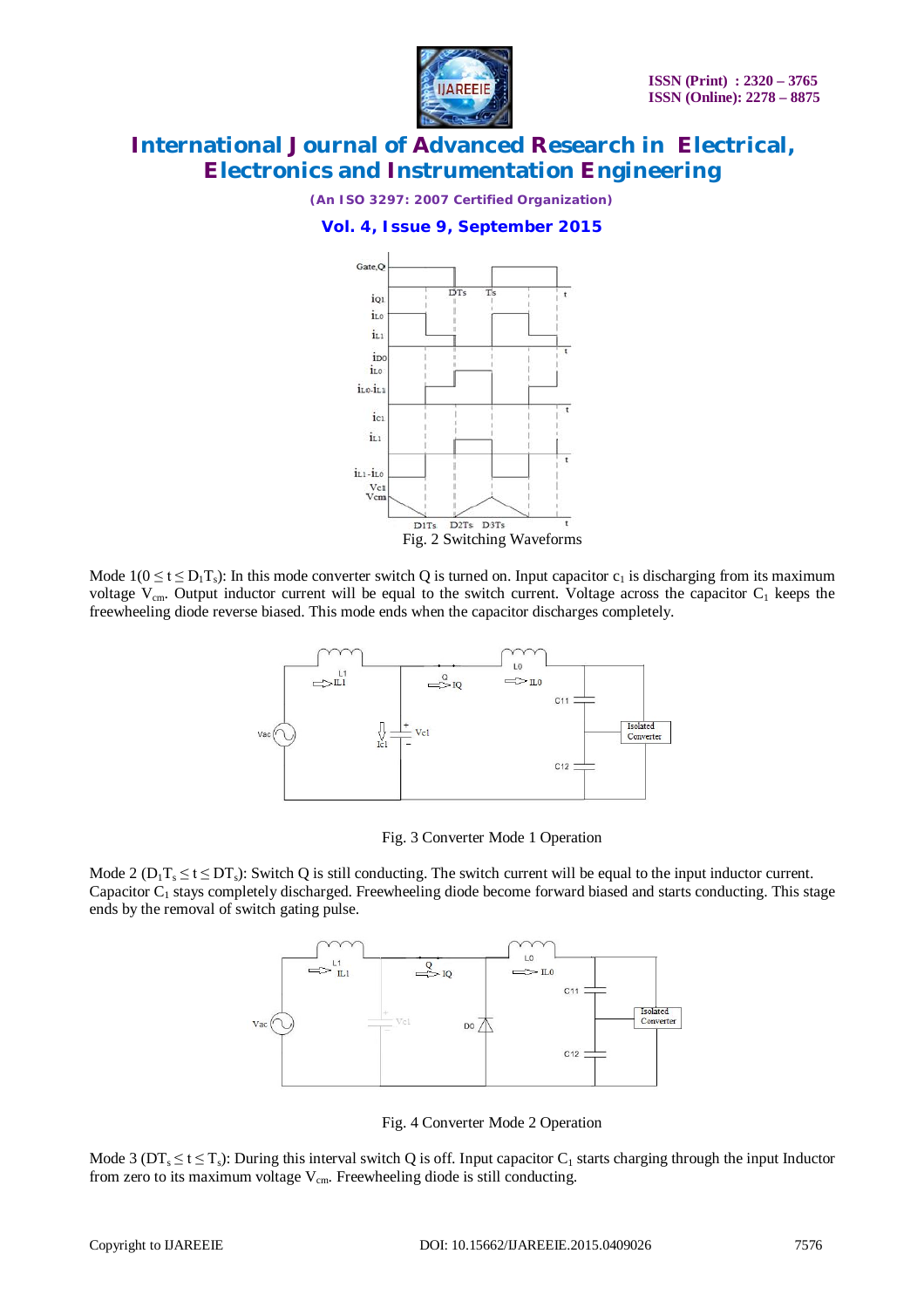

*(An ISO 3297: 2007 Certified Organization)*

#### **Vol. 4, Issue 9, September 2015**



Fig. 5 Converter Mode 3 Operation

**Half Bridge Inverter:** The regulated DC output voltage of the bridgeless buck PFC converter is fed to the half bridge voltage source inverter circuit for scaling and isolation purpose. The circuit operation of the half bridge inverter over one switching cycle is divided into four stages.

Mode 1: In the first mode, the upper switch  $S_1$  is turned on; the input current circulates through the primary winding of the HFT to the lower input capacitor  $C_{12}$ . Upper diodes at the secondary side start conducting. Output inductors  $L_{01}$  and L<sup>02</sup> will charge through the upper diodes.



Fig. 6 Half bridge VSI Mode 1- When switch  $S_1$  on

Mode 2: During this interval both the switches are in off state. All the diodes will be freewheeling since the inductors discharges through the diodes.



Fig. 7 Half bridge VSI Mode 2 – when both switches are off

Mode 3: In this mode  $S_2$  is turned on, and the input current flows through upper capacitor  $C_{11}$  and the primary winding. Lower diodes in the secondary windings forward biased, and output inductors start storing energy.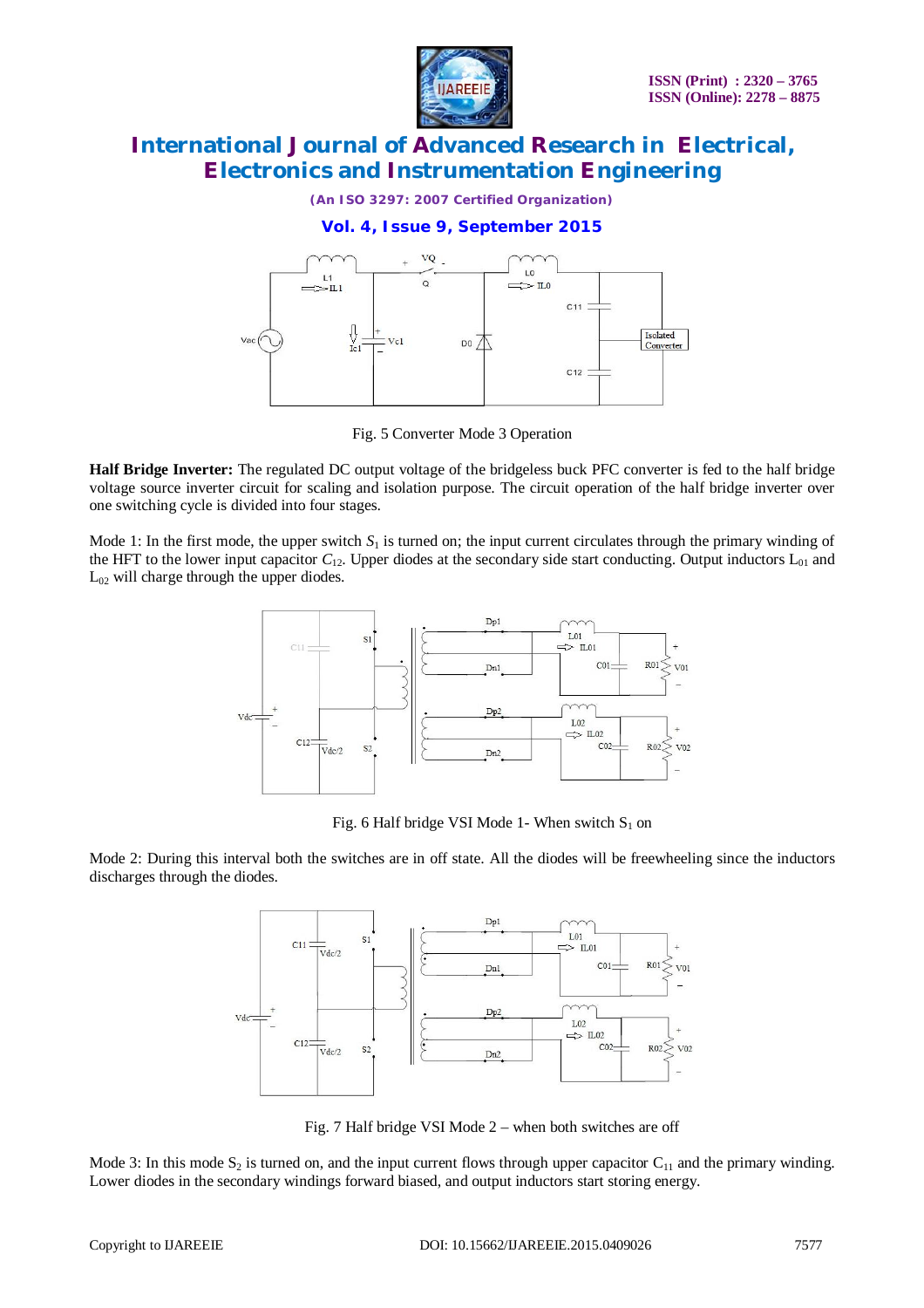**IJAREEIE** 

*(An ISO 3297: 2007 Certified Organization)*

**Vol. 4, Issue 9, September 2015**



Fig. 8 Half bridge VSI Mode  $3$  – when switch  $S_2$  is on

Mode 4: Mode for is same as mode 2, where both the switches at the primary side are off and all the secondary diodes freewheeling.

#### **V. SIMULINK MODEL**

To verify the feasibility and validity of the proposed converter, MATLAB/ Simulink software is applied for the simulation of the SMPS at an operating point of input voltage  $V_{ac} = 100 V_{rms} @ 50 Hz$  and  $f_s = 50 kHz$ . Performance of the proposed multiple-output SMPS is simulated in MATLAB/Simulink environment using Sim-Power- System toolbox and discrete time sampling. The duty cycle is set to 48.3%. Fig. 9 shows the Simulink model of the proposed SMPS. The following parameters are used for simulation modeling.  $L_1 = L_2 = 2.2$ mH,  $L_0 = 180 \mu$ H,  $C_1 = C_2 = 47$ nF,  $C_{11}=C_{12}= 3000 \mu F, C_{01}=C_{02}=330nF, L_{01}=L_{02}=3.5 \mu H.$ 



Fig. 9 Simulink Model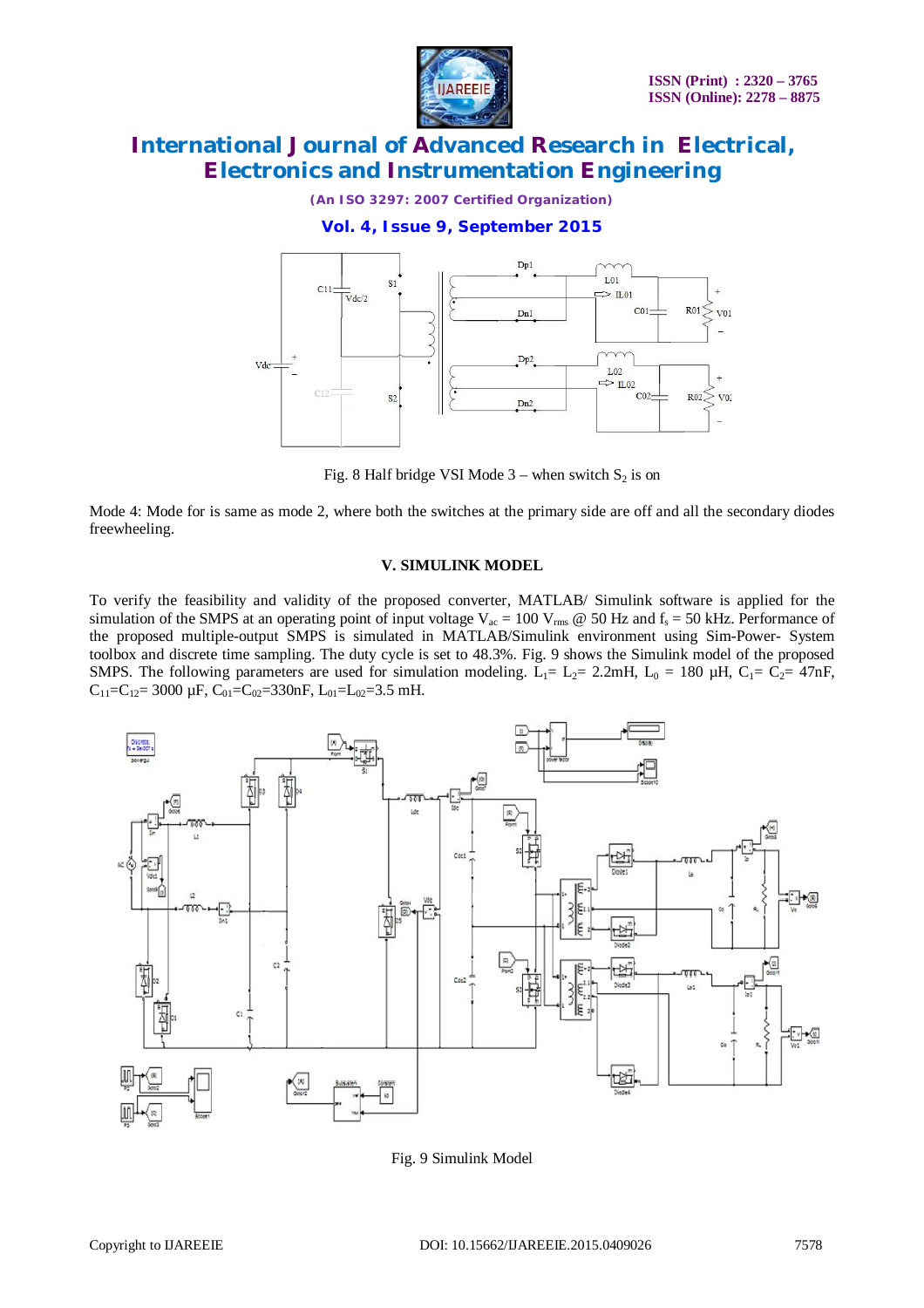

*(An ISO 3297: 2007 Certified Organization)*

**Vol. 4, Issue 9, September 2015**

#### **VI. REUSLT AND DISCUSSION**

Fig. 10 shows the input voltage waveform. Input voltage is 100  $v_{\rm rms}$  at 50 Hz.



Fig .10 Input Voltage

Fig. 11 shows input current waveform. It is clear from the figure that the input current is sinusoidal and is in phase with the ac input voltage, at a power factor of 0.999.



Fig .11 Input Current

Enlarged view of capacitor voltages under positive and negative half cycles is shown. The input capacitors are operating in the discontinuous capacitor voltage mode.



Fig. 12 Input capacitor voltage  $V_{c1}$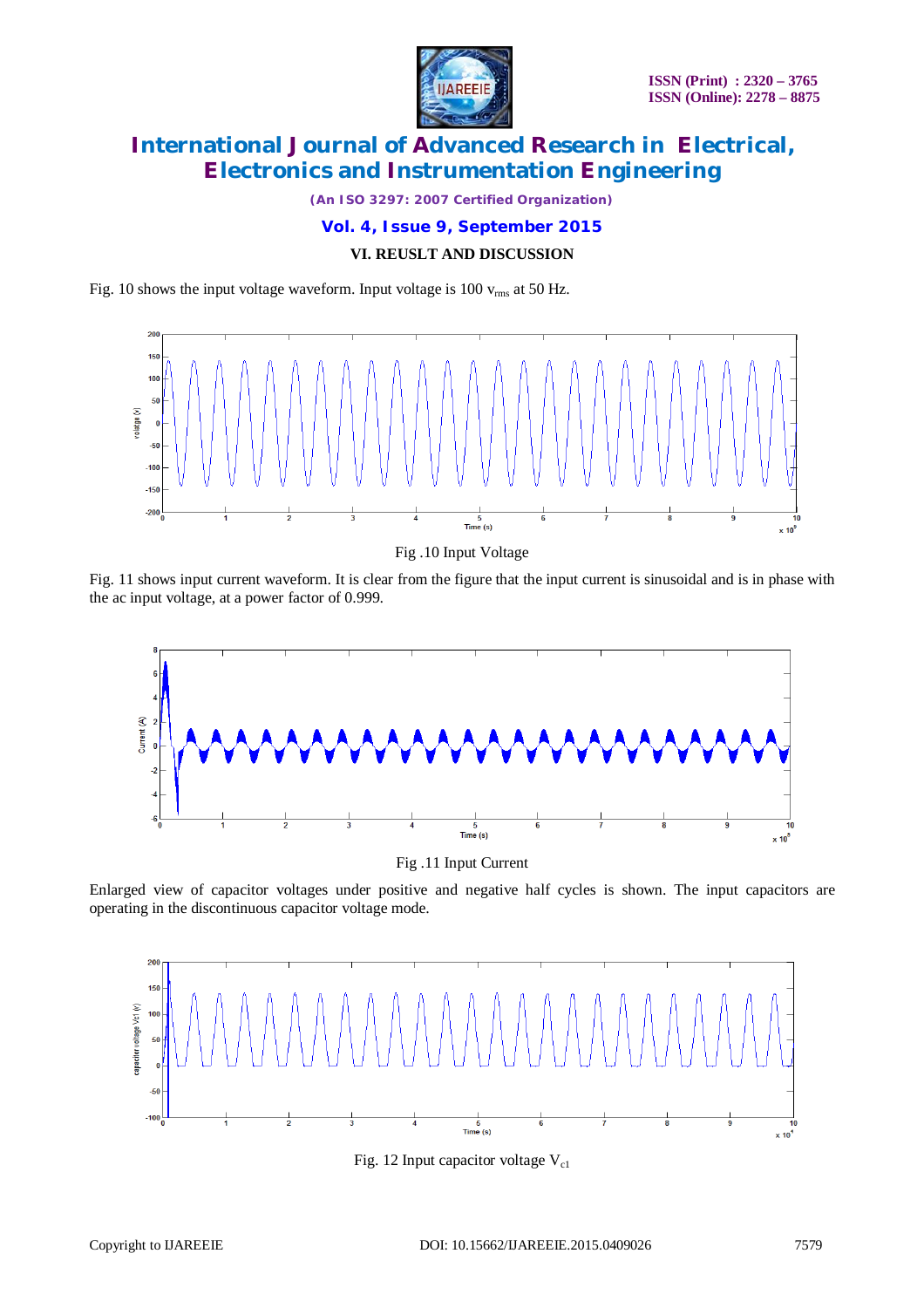

*(An ISO 3297: 2007 Certified Organization)*

### **Vol. 4, Issue 9, September 2015**

The capacitor  $C_1$  operates during positive half cycle and  $C_2$  operate in the negative half cycles of the input voltage.



Fig. 13 Input capacitor voltage  $V_{c2}$ 

Fig. 14 shows SMPS output voltage waveforms  $V_{01}$  at 9V. Due to the constant DC link voltage control it is possible to obtain a constant DC voltage at the output with minimum ripples.



Fig. 14 SMPS output voltage waveform  $V_{01}$ 

Fig. 15 shows SMPS output voltage waveforms  $V_{02}$  at 6V. Steady state value is achieved within 3 switching cycles.



Fig. 15 SMPS output voltage waveform  $V_{02}$ 

Fig. 16 shows the SMPS output current waveform  $I_{01}$ , which is 0.6 A. It is clear that the output current is constant.